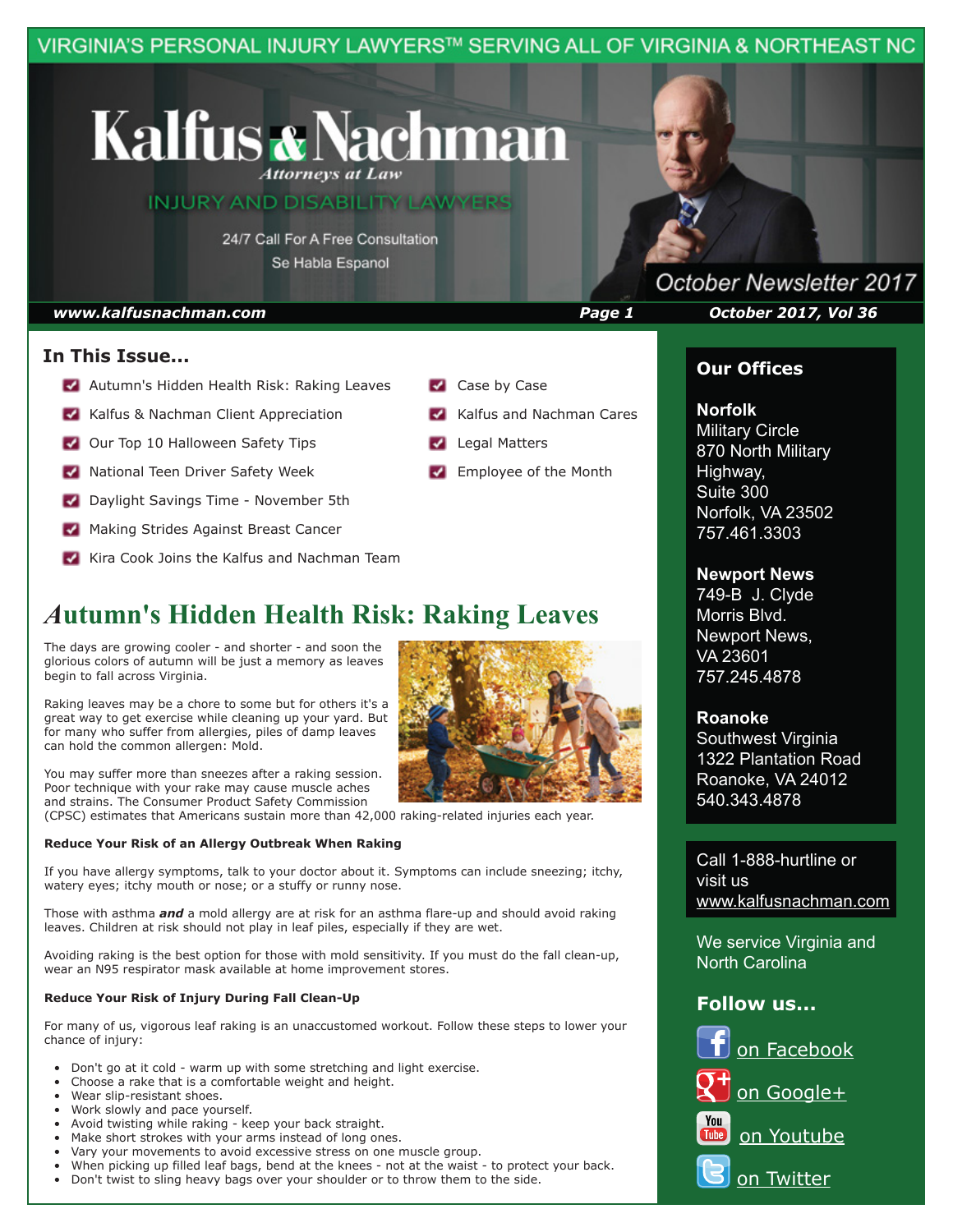#### *www.kalfusnachman.com Page 2 October 2017, Vol 36*

## *K***alfus & Nachman Client Appreciation**

The month we have all been waiting for! Winners for the 2 Tickets to the Dallas and Washington game at FedEx Field on October 29 at 4:25 pm. will be selected! **The drawing will be held on Monday, October 23rd** and winners will be notified immediately by email.

It's not too late to enter! Visit our website at www.kalfusnachman.com/ticket-contest to enter. There will be an additional twelve prizes of gift certificates to **Olive Garden®, Cold Stone Creamery®, Outback Steakhouse®, Ruby Tuesday, Applebee's®, Cracker Barrel®, Texas Roadhouse®, and movietickets.com™.**

Be sure to **send your family and friends the link to enter our drawing as well!!! Always be watching for our future raffles for additional chances to win!**

**Please check our Facebook page www.facebook.com/KalfusNachman for updates.**





Winners will be drawn at random. One entry per email address, IP address, per person. Must be 18 years or over to receive prizes. Must be a Virginia or North Carolina resident. Contest ends at 12:00 pm on 10/23/17. Be sure to check your email starting on 10/24/17.

## *O***ur Top 10 Halloween Safety Tips**

Make this Halloween a safe and happy one with these commonsense tips:

> Choose a safe trick or treat time like just before dark for greater visibility.



 • Avoid masks that can impair vision - use face paint instead. If you allow a mask, make sure that it is well-ventilated with large eyeholes.

- Look for brightly-colored costumes or apply reflective strips on clothing and shoes. Glow sticks and necklaces help with visibility as do flashlights.
- Never let your child go trick or treating alone. Make sure a trusted adult chaperone is included in the group.
- Coach your child on simple traffic rules like looking both ways before crossing the street and obeying traffic lights.
- Create a game plan and stick to it no short cuts or side trips.
- Trick or treat only at homes where residents are known and avoid homes that are dark.
- Never go inside anyone's home.
- For older children who trick or treat without you, reinforce safety rules such as no rides from strangers as well as your curfew time. Make sure she carries along a flashlight and charged cellphone.
- No snacking ask your child to wait until arriving at home before sampling Halloween treats.

----------------------------------------------------------------------------- If you or a family member has been injured in a car accident or any personal injury, or has been denied Social Security Disability benefits, it's important to get an attorney experienced in these types of cases involved immediately. Call **800–361-0430** for your initial free consultation. Kalfus & Nachman PC, Personal Injury attorney in Norfolk, can help you determine whether you need a lawyer for any personal injury case.

# *N***ational Teen Driver Safety Week October 15 - 21**



Motor vehicle crashes are the leading cause of death for 15- to 19 year olds in the United States. Parents need to take the time to talk with their kids about the many dangers of driving. Those dangers include alcohol, lack of seat belt use, distracted driving, speeding, and extra passengers.

**Daylight Savings Time - November 5th "The Most Dangerous Driving Day of the Year"**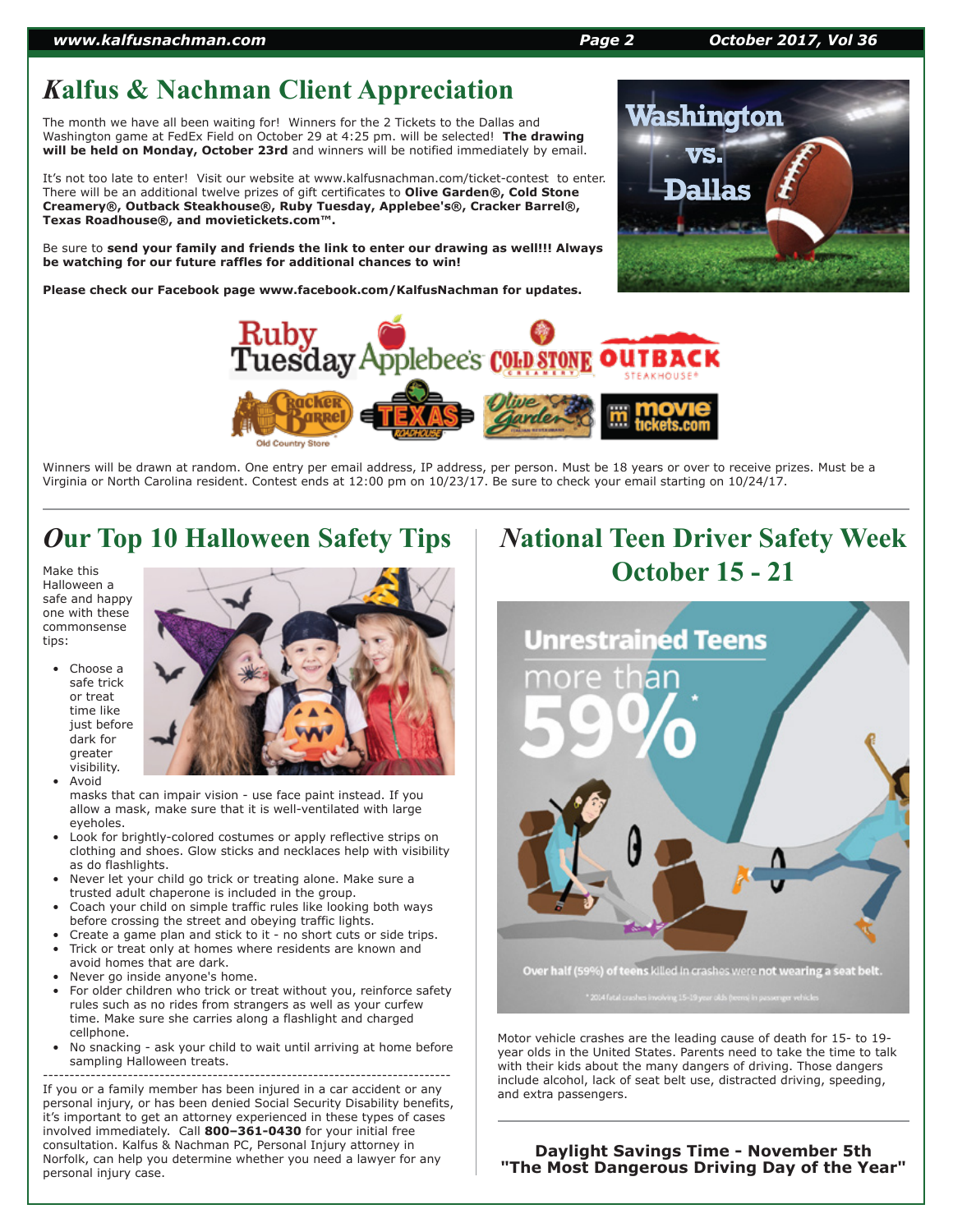## *M***aking Strides Against Breast Cancer:**



## *K***ira Cook Joins the Kalfus and Nachman Team**



Kalfus & Nachman announced the addition of a new attorney at the firm. Kira A. Cook has focused on workers' compensation law, toxic torts, product liability, and asbestos litigation throughout her career and will continue to do so as a member of Kalfus & Nachman.

Members of Kalfus & Nachman anticipate that Kira Cook will become a valued member of the team due to her experience, insight, and admirable ability to connect with clients from all walks of life. She herself has stated that she is impressed by her own ability to take legalese and jargon and turn it into simple-to-understand language for the client.

Ms. Cook received her Juris Doctor from Loyola University School of Law in the Spring of 2002. She was also able to earn an additional civil law certificate and received the President's Award while in attendance. Her professional education began when she attended the Virginia Polytechnic Institute and State University.

Ms. Cook has been admitted to practice in the U.S. District Courts for the Eastern District and Western District of Virginia, the U.S. Court of Appeals for the Third Circuit, and the U.S. Court of Appeals for the Fourth Circuit. She has even successfully argued a case before the Virginia Court of Appeals.

Welcome, Attorney Cook.





Case by Case - October 11th & 25th

## **Season One is in the books!**

Tune in for more Case by Case in Season 2 on WTKR News Channel 3 @ 10 AM